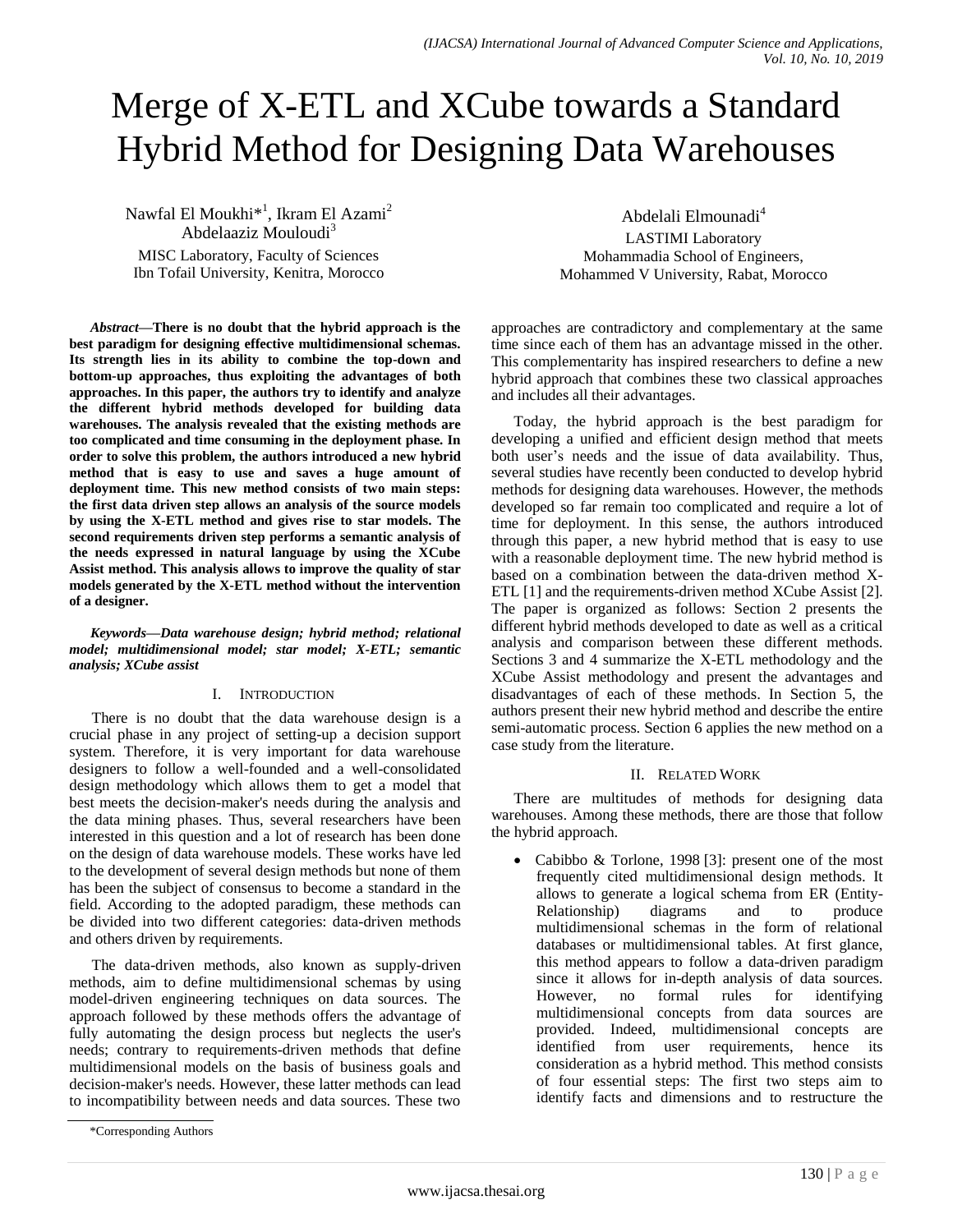entity-association diagram. These two steps can be performed simultaneously to benefit from the feedback of each step. The authors even suggest that they should be carried out iteratively in order to refine the results obtained. After manually identifying the multidimensional concepts, each fact is represented as an entity and the dimensions missed in the schema that could be derived from external sources or associated metadata must be added. At this stage, it is also necessary to refine the levels of each dimension by means of the following transformations: (i) replacing many-to-many relationships, (ii) adding new concepts to represent new levels of interest, (iii) selecting a simple identifier for each entity level and (iv) deleting irrelevant concepts. Finally, two final steps aim to derive the multidimensional scheme. Some clues are provided to derive a multidimensional graph that will be directly mapped into the multidimensional schema. In general, this method remains informal like Kimball's. However, it established the foundations that were later used by the other methods;

 **Böehnlein & Ulbrich-vom Ende, 1999** [4]: present a hybrid method for deriving logical schemas from SER (Structured Entity Relationship) diagrams. According to the authors, SER is a better alternative for identifying multidimensional structures since it allows to visualize the existence dependencies between objects. This method has three main steps:

- Pre-process: This step consists of transforming the ER diagram into a SER diagram.

- Step 1: consists of identifying business measures from goals. The authors suggest looking for business events to discover interesting measures. Once these measures are identified, they are mapped to one or more objects in the SER diagram and will eventually generate facts.

- Step 2: According to the authors, the hierarchical structure of SER diagrams is useful for identifying potential aggregation hierarchies. Thus, aggregation dimensions and hierarchies are identified by means of direct and transitive functional dependencies. However, the authors point out that the discovery of dimensions is a creative task that must be complemented by a good knowledge of the application field.

- Step 3: In this step, each fact table is created using all the primary keys of its analysis dimensions as a compound primary key and denormalizing or normalizing the aggregation hierarchies. Finally, a star or snowflake schema is derived;

**Bonifati et al., 2001** [5]: is the first method to introduce a formal hybrid approach and generating at the end a multidimensional schema. It is a semi-automatic method that consists of three main steps:

- The first demand-driven step: consists of collecting user needs through interviews and by using the Goal/Question/Metrics paradigm (GQM). GQM consists of a set of forms and guidelines developed in four phases: (i) a first phase aims to formulate the

goals in abstract terms, (ii) a second phase to identify the goals through interviews, (iii) a phase of integration and reduction of the number of goals identified by grouping those with similarities and finally, (iv) a more detailed analysis and description of each goal. Then, the authors present guidelines for deriving a logical multidimensional schema from requirements.

- The second supply-driven step: conducts a comprehensive analysis of the ER diagrams of the data sources and produces graphs that can eventually give rise to star schemas. These graphs are created as follows:

+ Potential fact entities are marked according to the number of its additive attributes. Each identified fact is taken as the central node of a graph.

+ The dimensions are identified by means of many-toone and one-to-one relationships from the central node. In addition, many-to-many relationships are transformed into one-to-many relationships.

An algorithm is presented at the end to derive the snowflake schemas of each graph. These schemas are then transformed into star schemas by flattening the dimension hierarchies (denormalized dimensions).

> - The third step aims to integrate and conciliate the two paradigms and generate a feasible solution that best reflects the user's needs. It allows you to map demanddriven schemas to supply-driven schemas in three main steps:

> + Terminology analysis: Before integration, both demand-driven and supply-driven schemas must be converted into a common terminology language.

> + Schema matching: supply-driven schemas are compared with demand-driven schemas. A match occurs if both schemas have the same fact. Some metrics on the number of measures and dimensions are calculated.

> + Ranking and selection: supply-driven schemas are ranked according to the metrics calculated in the previous step and presented to the user;

 **Giorgini, Rizzi & Garzetti, 2008** [6]: present a hybrid method that consists first of all in gathering multidimensional requirements and then in mapping them on the data sources during a conciliation process. The method can also be considered purely demanddriven if the user does not wish to consider the data sources. According to the authors, it is important to design the organization setting in which the data warehouse will operate (organization modeling) and to capture the functional and non-functional requirements of the data warehouse (decisional modeling). If the method follows a hybrid paradigm, the next step would be to match the requirements with the ER diagrams or the relational diagrams describing the operational sources. This mapping phase consists of three steps:

- Requirements mapping: the facts, dimensions and measures identified during the requirements analysis are mapped on the data sources. Depending on the type of data sources, the authors present a set of tips for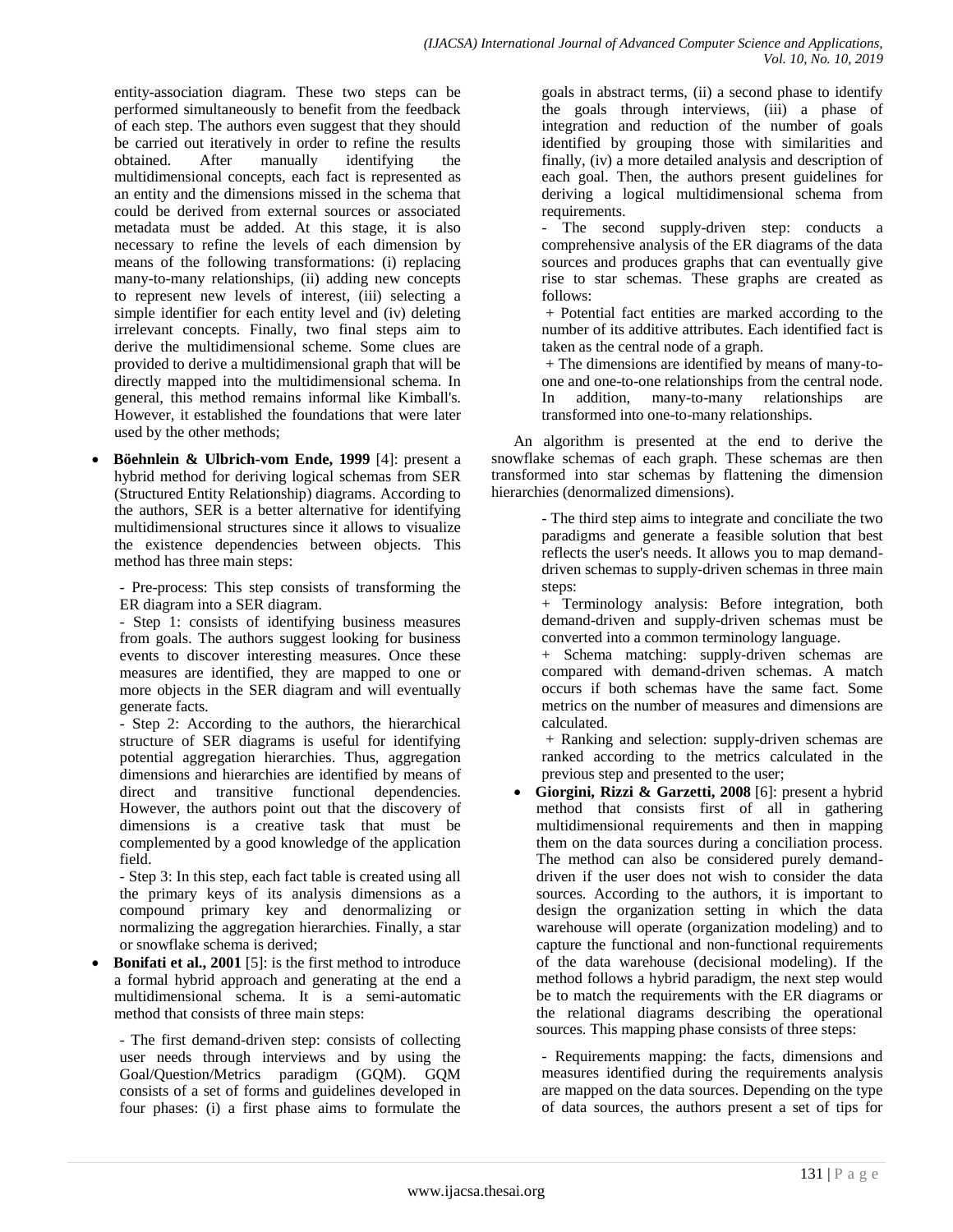mapping each concept. For example, facts are mapped on entities or n-ary associations in ER diagrams and on relations in relational diagrams.

- Hierarchy construction: For each identified fact, data sources are analyzed in order to search for functional dependencies based on the algorithm discussed in [7].

- Refinement: this step aims to reorganize the fact shcema in order to better meet the user's needs. During this process, it is possible to distinguish between available concepts (mapped from requirements), unavailable concepts (requested in the requirements but cannot be mapped to the data sources) and what is available and not necessary. The authors propose to use this information to reorganize the dimensions (grafting and pruning of aggregation hierarchies) and/or to try to find new directions for analysis;

 **Mazón, Trujillo & Lechtenbörger, 2007** [8]: present a semi-automatic method that first allows to obtain a conceptual schema from the users' needs, then to verify and correct this schema in comparison to relational data sources using QVT (Query / View / Transformation). In the first demand-driven phase, users have to state their requirements by means of business goals. These goals will be used to derive information requirements and both must be modeled by an adaptation of the i\* framework. At the end of this phase, a multidimensional schema must be derived from this formalization and must be modeled by using a UML extension (UML profile) proposed by the authors. For the second phase of verification, the authors propose five QVT relations based on multidimensional normal forms (MNF) to align the conceptual schema derived from the requirements with the relational schema of the data sources. These relations are presented as follows:

- 1MNF (a): a functional dependency in the conceptual schema must have a corresponding functional dependency in the relational schema.

1MNF (b): Functional dependencies among dimension levels contained in the source databases must be represented as aggregation relationships in the conceptual schema. Therefore, they complement the conceptual schema with additional aggregation hierarchies contained in the sources.

- 1MNF (c): additive measures derived from other measures must be identified in the conceptual schema.

- 1MNF (d): measures must be assigned to facts so that the atomic levels of the fact form a key. In other words, the authors require to place the measure in a fact while preserving the appropriate granularity of the data.

- 2MNF and 3MNF: these two forms require the use of concept specializations when structural NULL values in data sources do not guarantee the completeness of the information.

Recently, the authors have improved the demonstration phase in [9] [10] [11] by proposing two new approaches to detecte facts and multidimensional metadata in order to further exploit data source schemas;

• **Romero & Abelló, 2010** [12]: propose a hybrid method for deriving multidimensional conceptual schemas from the needs expressed in SQL queries. it is a fully automatic method that was introduced for the first time in a previous paper [13]. Unlike the methods mentioned above, it performs both phases (data-driven and demand-driven) simultaneously and at the same time. In this manner, each paradigm benefits from the feedback of the other. This method allows to produce constellation schemas from requirements expressed as SQL queries and the logical schema of relational data sources even when the latter are denormalized. The construction of the multidimensional schema is done via two different steps:

- The first step extracts the multidimensional knowledge contained in the SQL query (i.e. the multidimensional role played by each concept in the query as well as the conceptual relationships between concepts), that is properly stored in a graph. At this point, the logical schema of the data sources will play a crucial role in inferring the conceptual relationships among the concepts.

- The second step validates each multidimensional graph according to a set of constraints defined by the authors. These constraints must be respected in order to place the data in a multidimensional space and produce a data cube without summarizability problems. If the validation process fails, the method ends because the requested data could not be analyzed from a multidimensional point of view. Otherwise, a multidimensional schema is directly derived from the multidimensional graph.

Unlike data-driven methods, this method focuses on data that interests the end user by considering his or her needs expressed in SQL queries. At the same time, and unlike requirement-driven methods, it is able to offer new interesting multidimensional knowledge that is ignored by the user by analyzing only concepts that are closely related to the user's needs. Finally, solid and significant multidimensional schemas are proposed at the end of the validation process;

The analysis of these different methods led to distinguish two types of hybrid design:

> - Fully hybrid methods: these are methods that follow a fully hybrid process. The process steps can only be interpreted in the whole process which follows a hybrid approach;

- Compound hybrid methods: These methods consist of a data-driven phase and a demand-driven phase, and each of these two phases results in a multidimensional model. In other words, it is the fusion between a datadriven and a demand-driven method that gives these methods a hybrid character. This type can also be divided into two subtypes, namely:

 Sequential hybrid methods: in this subtype, the two methods are executed sequentially. The first method results in a multidimensional model that is an input to the second method. In this way, the second method uses the results of the first one to produce a more complete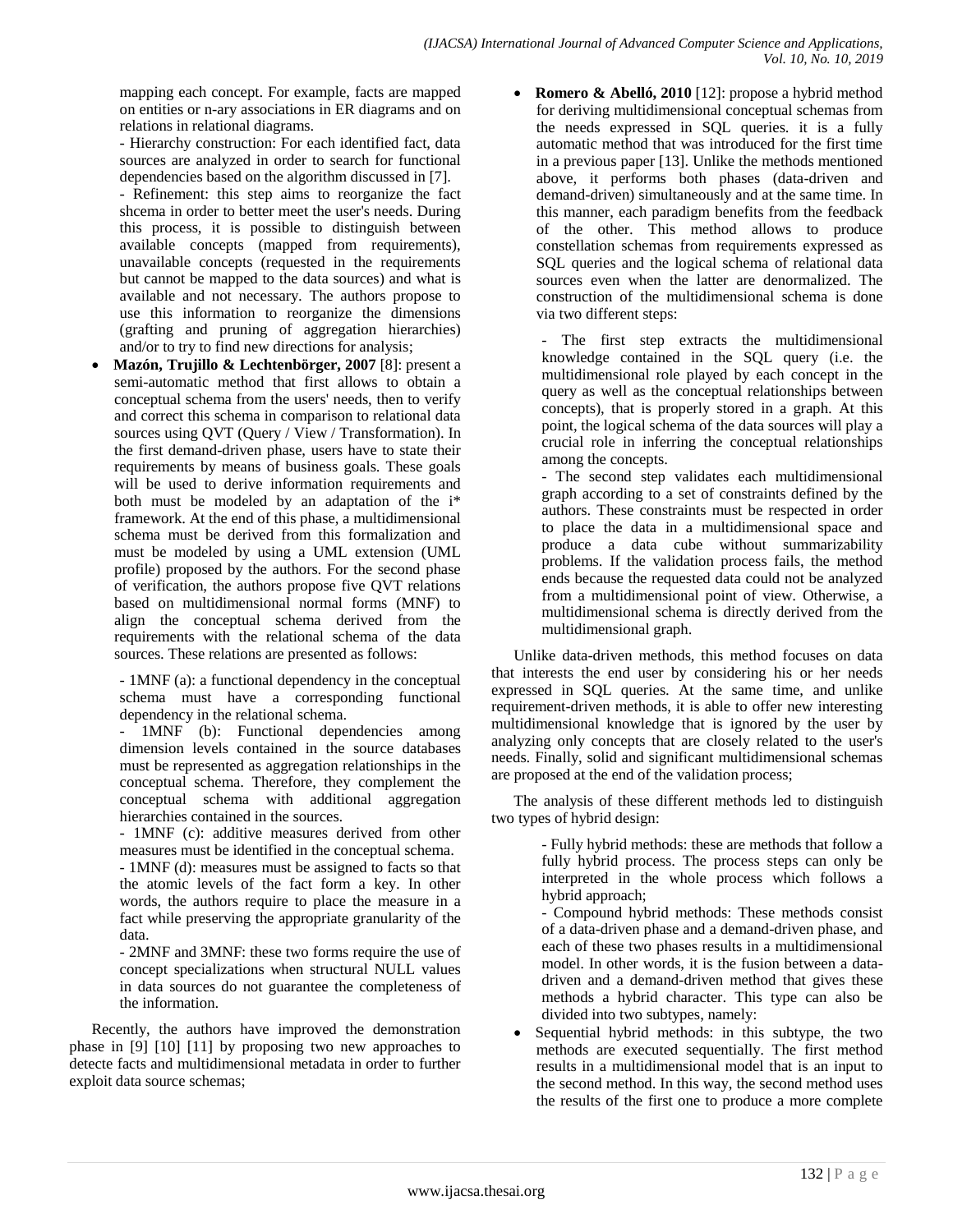and comprehensive multidimensional model which consider both data sources and user requirements.

 Parallel hybrid methods: allow both methods to be executed independently and at the same time. Each of the two methods results in a multidimensional model and it is only at the end of the process that these two models are merged to obtain a final result.

In addition to this identified typology, and in order to better analyze these different methods, the authors used the following criteria: operating mode (guide - semi-automatic - automatic) / input data / tool / cost / consumed time. Table I lists the methods already mentioned and analyses them using these criteria.

According to the comparative table, five hybrid methods between six are composed. However, and despite their diversity, none of these composite methods offers a reasonable time of realization as that offered by the Romero & Abello method. In addition, two of them (the Cabibbo & Torlone and Böehnlein & Ulbrich-vom Ende methods) are presented only as a simple implementation guide and the other three (Bonifati et al. / Giorgini, Rizzi & Garzetti / Mazón, Trujillo & Lechtenbörger) are semi-automatic unlike the Romero and Abello method which is completely automatic. It should also be noted that in these composite methods, only the method of Bonifati et al. which is parallel while the other four are sequential. This choice of the research community is largely due to a major disadvantage of the parallel approach. This disadvantage is the low exploitation of the results of the datadriven phase and the demand-driven phase since the two phases are executed independently.

TABLE. I. COMPARATIVE TABLE OF THE DIFFERENT HYBRID METHODS

| <b>Hybrid</b><br>methods                       | <b>Type</b>                       | <b>Operating</b><br>mode | Input<br>data           | Tool | <b>Time</b><br>consumption |
|------------------------------------------------|-----------------------------------|--------------------------|-------------------------|------|----------------------------|
| Cabibbo $\&$<br>Torlone, 1998                  | Compound<br>hybrid:<br>sequential | Guide                    | <b>ER</b>               | No   | Very high                  |
| Böehnlein &<br>Ulbrich-vom<br>Ende, 1999       | Compound<br>hybrid:<br>sequential | Guide                    | <b>SER</b>              | No   | Very high                  |
| Bonifati et al.,<br>2001                       | Compound<br>hybrid:<br>parallel   | Semi-<br>automatic       | <b>ER</b>               | No   | Very high                  |
| Giorgini, Rizzi<br>& Garzetti.<br>2008         | Compound<br>hybrid:<br>sequential | Semi-<br>automatic       | <b>ER</b><br>Relational | Yes  | Very high                  |
| Mazón, Trujillo<br>&<br>Lechtenbörger,<br>2007 | Compound<br>hybrid:<br>sequential | Semi-<br>automatic       | Relational              | Yes  | Very high                  |
| Romero &<br>Abelló, 2010a                      | Fully<br>hybrid                   | automatic                | Relational              | No   | Average                    |

It is clear that the Romero and Abello method is the best hybrid method for designing multidimensional schemas. However, this method has a major disadvantage since its use requires either an intervention by the developer who is supposed to understand the users' needs and formalize them in the form of requests, or that users of the BI system have some knowledge of databases and query languages and in the latter case the method cannot be used by all users.

In order to overcome these gaps, the authors tried through this paper to present a new hybrid method of the sequential compound type that allows to offer relevant results in a reasonable time and to collect and analyze requirements expressed in a natural language that can be used by all users and without the intervention of any developer or designer. To carry out this new method, the authors used their previous works [1], [2], [14]–[17] by combining the data-driven method X-ETL with the requirements-driven method XCube Assist.

### III. METHODOLOGY

# *A. X-ETL Method*

The X-ETL method is a data-driven method that transforms a relational model into a multidimensional model in a completely automatic way. It is based on 3 main components.

- Relational meta-model: to which the input source model must be conform. This metamodel is composed of three main elements: a database containing tables and these tables contain columns;
- Multidimensional meta-model: to which the output model must be conform. It is a meta-model describing the elements and relationships in a star model. Thus, it is composed of a single fact table containing one or more measures and related at least to 2 or more dimensions;
- Transformation engine.

The transformation engine is the core of the X-ETL method since it is the engine that transforms the relational model into a multidimensional model. This engine is based on a set of rules for detecting facts and dimensions tables. The most important of these rules states that the relationship between a fact table and a dimension table is many-to-one and can never be one-tomany or many-to-many. Thus, the engine first detects the fact tables by calculating the number of foreign keys in each table and retaining those containing the highest number. Then, the program uses the cardinalities to detect the dimensions that are directly related to the fact table. Finally, the program identifies the dimensions indirectly related to the fact table by using the principle of the transitivity of cardinalities. A star model validated by the multidimensional meta-model is generated at the end of the process. Fig. 1 represents the Framework of the X-ETL method: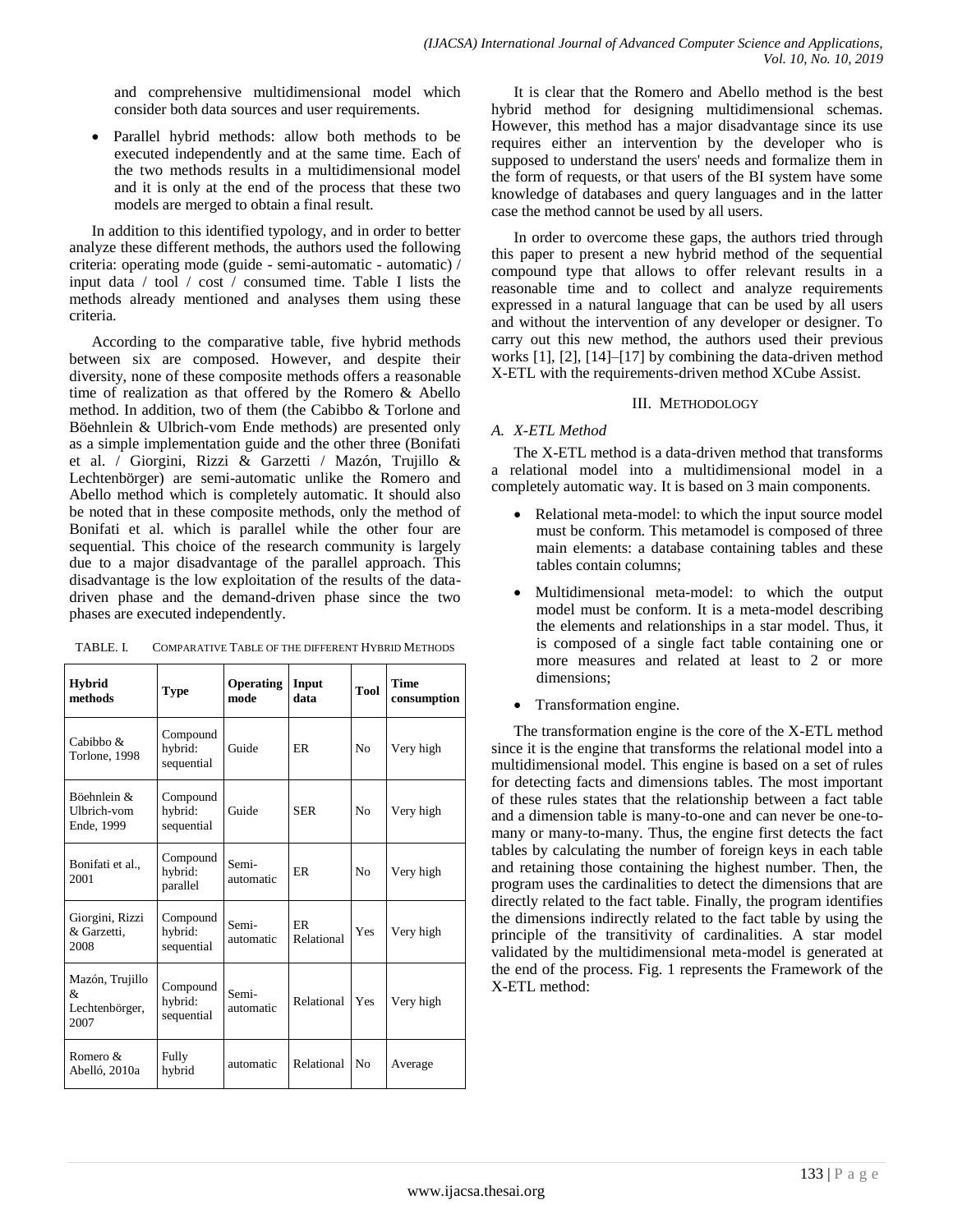

Fig. 1. Framework of X-ETL Method.

In order to evaluate the X-ETL method, the authors have used two relational models from the literature with their multidimensional reference models. The first example represents a sales activity and the second an activity in the field of medicine. The choice of two different domains allowed to test the validity of the method for different fields of application. The comparison between the results obtained with the X-ETL method and the multidimensional reference models revealed a similarity of the fact tables and the majority of the dimensional tables with some differences in the measures and the attributes hierarchy. According to this comparison, and since the appropriate choice of fact table and dimensions guarantees the availability of the necessary data for a possible aggregation of the data and modification of the attributes hierarchy, it can be said that the X-ETL method allows to get satisfactory results.

However, and like any data-driven method, the X-ETL method has some disadvantages. The first of these disadvantages lies in the nature of the method, which is based only on an input model to perform all the next steps and generate a multidimensional model at the end of the process. Therefore, the success of the whole process and the accuracy of the resulting multidimensional models depend largely on the quality of the input model. If the latter one is poorly designed, there is a high risk that the program will retain the wrong fact tables and thus generate a multidimensional model that makes no sense. The second disadvantage is the risk of retaining unnecessary dimensions since the program considers only the constraint of modeling to identify these dimensions. Therefore, if the program offers the advantage of generating multidimensional models with all possible dimensions, there is a risk that these models may be overloaded and generate an over-information of the user of the decision-making system.

The disadvantages of the X-ETL method are mainly due to the approach followed, which is limited to data analysis and excludes the users' and decision-makers' needs. Thus, and in order to overcome these disadvantages and obtain more effective results, it is necessary to integrate a demand-driven method that will allow the multidimensional models generated to be further refined.

# *B. XCube Assist Method*

It is a semi-automatic method that allows to generate multidimensional models from the users' needs. This method is mainly based on the semantic analysis of decision questions expressed in natural language and a comparison with the search history and the source model. As shown in Fig. 2, the history file structure contains a set of reference questions that have been retained by the system with answers in the form of predefined metrics and multidimensional models.

As a result, semantic comparison with search history helps to guide the user in his decision-making search by offering similar reference questions, metrics and corresponding multidimensional models. If no correspondence has been detected or the proposed metrics do not answer the user's question, the system retains the new question or metric and moves on to a semantic comparison between the user's search and the table and field names of the source relational model. This semantic comparison helps to detect semantic relationships between terms searched by the user and terms in the components of the relational model. So, the table that has a semantic relationship, especially of the synonymy type, with the strategic axis defined by the user is retained as a fact table and the tables that have a relationship with the analysis dimensions are retained as dimensions. At the end of the process, the XCube Assist program generates a star model for the user and adds it to the reference models for possible use in future research.



Fig. 2. The Structure of the History Files.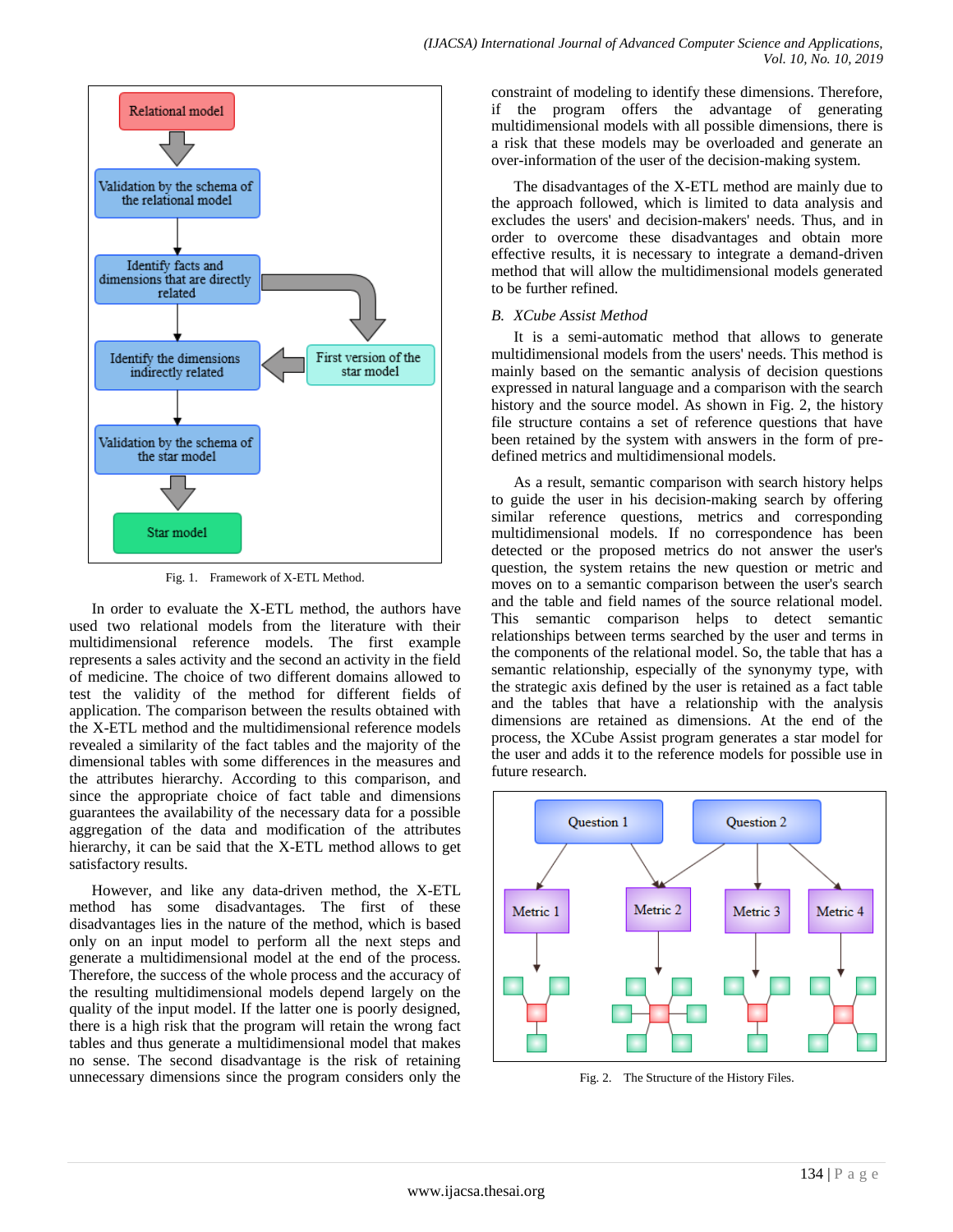The test of the XCube Assist method on an example from the literature and the comparison of the results obtained with the multidimensional model provided, revealed that the program always retains the right fact table even when the user expresses his need with expressions different from the table and fields names of the relational model, and this is due to the semantic analysis performed previously. The most important thing is that the user must know exactly what he is looking for and identify his need regardless of the jargon and the language used to express it. The comparison also showed that the method does not generate a complete multidimensional model but only the part that meets the user's needs. However, the recursivity of the method allows, not only to feed the data warehouse with new multidimensional models, but also to improve the quality of the multidimensional models already generated and thus to ensure that these models evolve according to the new needs expressed.

While the XCube Assist method has the advantage of verifying the availability of data in the source model, it has the disadvantage of not considering the constraints of the cardinalities of the relational model. Consequently, the resulting multidimensional model may contain dimensions that cannot be related to the fact table because of a relational constraint and their retention requires deep transformations in the source model. It is true that the definition of this type of dimension can be useful for designers in order to carry out these transformations. However, the non-checking of the constraint of the cardinalities results in retaining this type of dimension in the same way as the other dimensions and without any particular indication that allows designers to distinguish them from the other dimensions.

Therefore, the completeness of the models generated by the method depends on the complementarity of the needs expressed and the assimilation by users of all the multidimensional possibilities that data sources can offer. In addition, users may sometimes have latent needs that need to be stimulated to express them.

According to this analysis, it is clear that the XCube Assist method can lead to more complete and efficient results if it is combined with a data-driven method that will integrate data constraints into the process while exposing to the user all the decision-making potential hidden in the data sources.

## *C. The Hybrid Method HX-ETL*

The new hybrid method consists of combining the X-ETL method with the XCube Assist method. As shown in Fig. 3, it is sequential method composed of two successive steps:

 A first data-driven step: which consists of executing the X-ETL method on a relational source model to get star models. This method is only based on modeling constraints to retain the components of the star schema.

 A second demand-driven step: this step is based on the XCube Assist method to identify users' needs and conciliate them with the results of the previous step in order to generate valid multidimensional models that meet users' needs.

The conciliation stage is not limited to a simple mapping of needs on the results of the X-ETL method. Rather, it allows an exchange of information between the second step and the results of the first step. This interactivity in the process not only allows the verification of the modeling constraints of the requested multidimensional model but also to guide users in their research and stimulate their latent needs by proposing new dimensions. Indeed, the semantic analysis of the userdefined need and its comparison with each fact table of the star models give rise to a percentage of correspondence. The fact table that has the highest match rate while exceeding the 50% threshold is the one that best meets the user's need. This fact table is therefore retained in the final multidimensional schema and the dimensions to which it is related in the star schema will be proposed to the user even when these analytical dimensions have not been expressed in his need. In this way, the system will help the user to enrich his multidimensional model with new dimensions by exposing to him all the dimensional potential offered by the data. Fig. 4 shows the BPMN diagram that illustrates the interactivity between the two stages of the HX-ETL method.



Fig. 3. General Schema of the New Hybrid Method.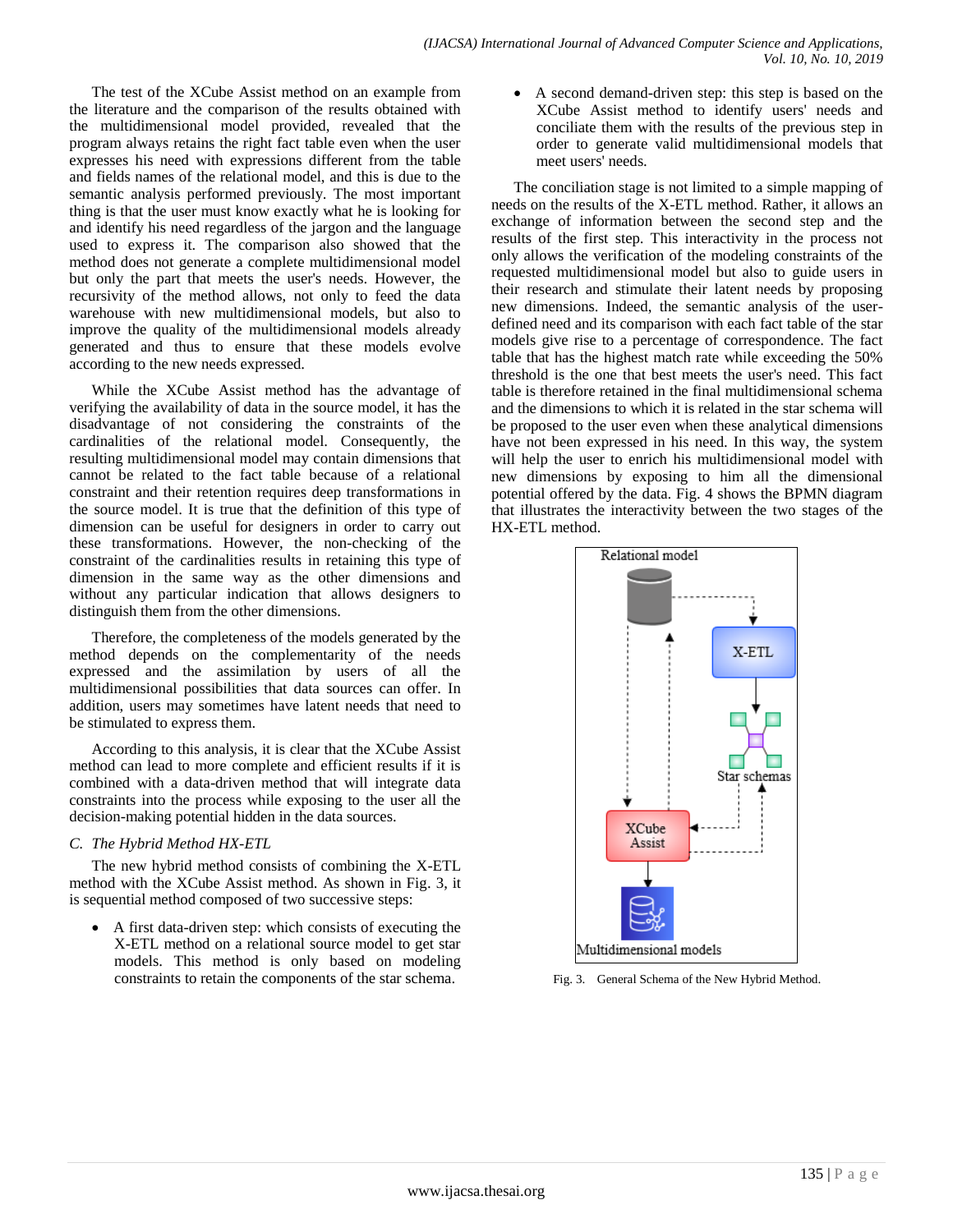

Fig. 4. BPMN Schema of the First Semantic Comparison in the HX-ETL Method

The algorithm below represents the process of the first semantic comparison between the defined need and the results of the X-ETL method.

# 1 **BEGIN**

- Retain the main activity of the research defined by the user
- 3 Perform Semantic analysis basing on the WordNet library
- 4 Check matches between the main activity and the fact tables of the star schema generated by X-ETL
- 5 Retain the table with the highest match rate as fact table
- 6 Retain the corresponding star model
- 7 Propose the dimensions of the star model to the user
- 8 Retain the interesting dimensions chosen by the user
- 9 Add the new metric to the history file
	-

*(IJACSA) International Journal of Advanced Computer Science and Applications,*

10 Generate and add the multidimensional model

*Vol. 10, No. 10, 2019*

# 11 **END**

Since the star models do not represent all the data of the source model, a second comparison between the expressed need and the tables of this model is performed. This comparison identifies the fact table and dimensions in the source model in case the program does not find a match in the results of the X-ETL method. This phase is of crucial importance as it allows designers to be informed of multidimensional components that are requested by users but that have not been retained by the X-ETL method because of a modelling constraint. In this way, designers will then be able to introduce modifications and readjustments in the source relational model to make it more appropriate for the decisionmaking system and more flexible for multidimensional modeling. Fig. 5 shows the BPMN schema of this second semantic comparison.



Fig. 5. BPMN Schema of the Second Semantic Comparison in the HX-ETL Method.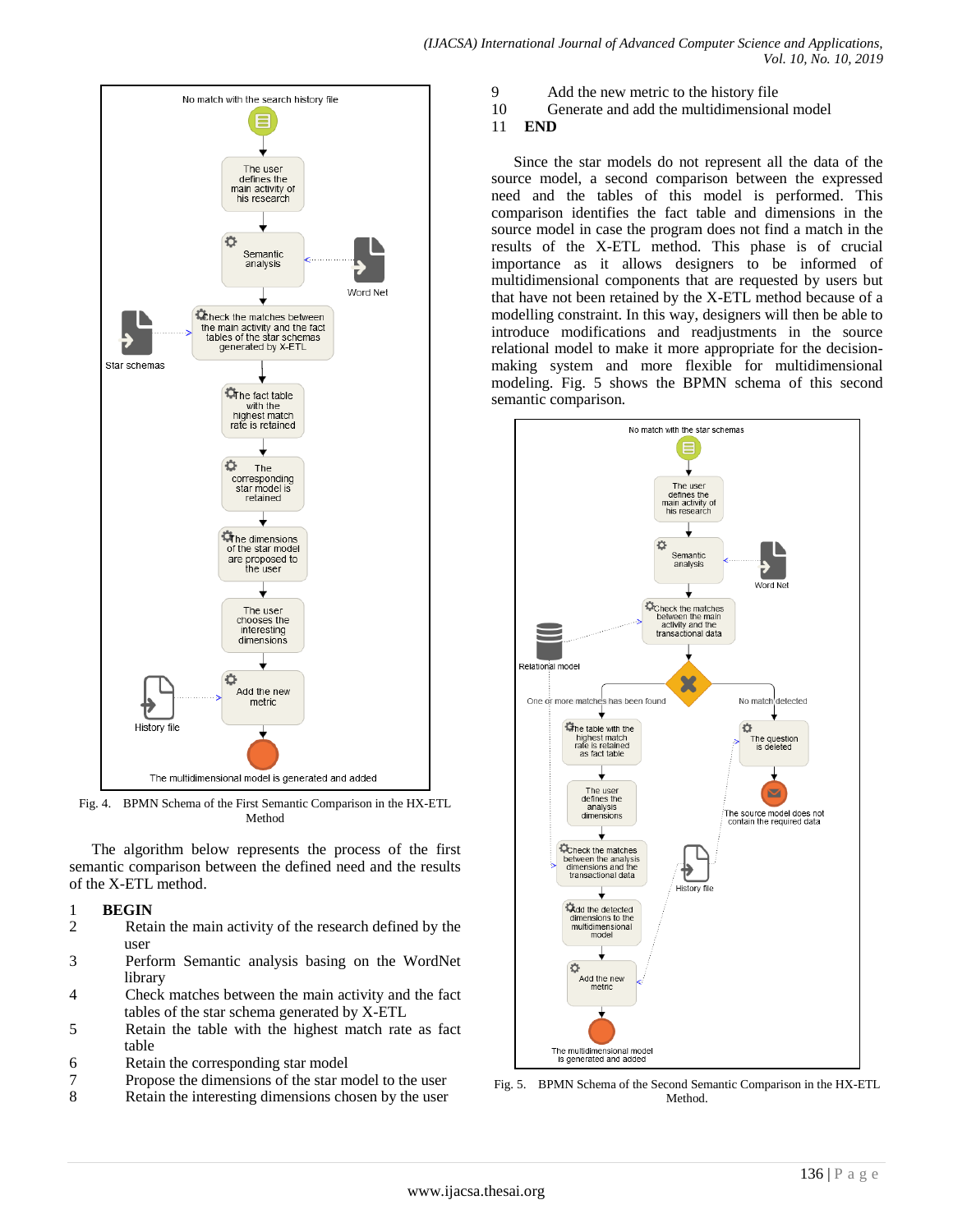Below is the algorithm that describes the process of the second semantic comparison in the new hybrid method.

- 1 **BEGIN**
- Retain the main activity of the research defined by the user
- 3 Perform Semantic analysis basing on the WordNet library
- 4 Check matches between the main activity and the transactional Data basing on the relational model
- 5 IF one or more matches has been found THEN
- 6 Retain the table with the highest match rate as fact table
- 7 Define the analysis dimensions by the user
- 8 Check the matches between the analysis dimensions and the transactional data
- 9 Add the detected dimensions to the multidimensional model
- 10 Add the new metric to the history file
- 11 Generate and add the multidimensional model
- 12 ELSE
- 13 Delete the question from the history file
- 14 Return message explaining that the source model does not contain the required data
- 15 ENDIF
- 16 **END**

Fig. 6 represents the process of the data-driven step as well as the requirements-driven step and the conciliation phase between these two steps.

The multidimensional model generated at the end of the process contains 3 types of dimensions:

- Dimensions retained from the star schema: they are the dimensions that are retained during the first semantic comparison. These dimensions are valid since they are requested by users and at the same time meet modeling constraints. These dimensions are labelled in the final multidimensional model by the expression < dimension  $type = valid >;$
- Dimensions retained from the transactional model: These dimensions are retained at the end of the second semantic comparison between the user's need and the transactional model. These dimensions do not meet the modeling constraints and are therefore labelled by the expression < dimension type = invalid >;
- Non-existent dimensions: This third type represents the dimensions that are requested by the users but that do not exist anywhere. They are marked in the final result by the expression  $\lt$  dimension type = nonexistent  $\gt$ .



Fig. 6. Detailed Schema of the New Hybrid Method.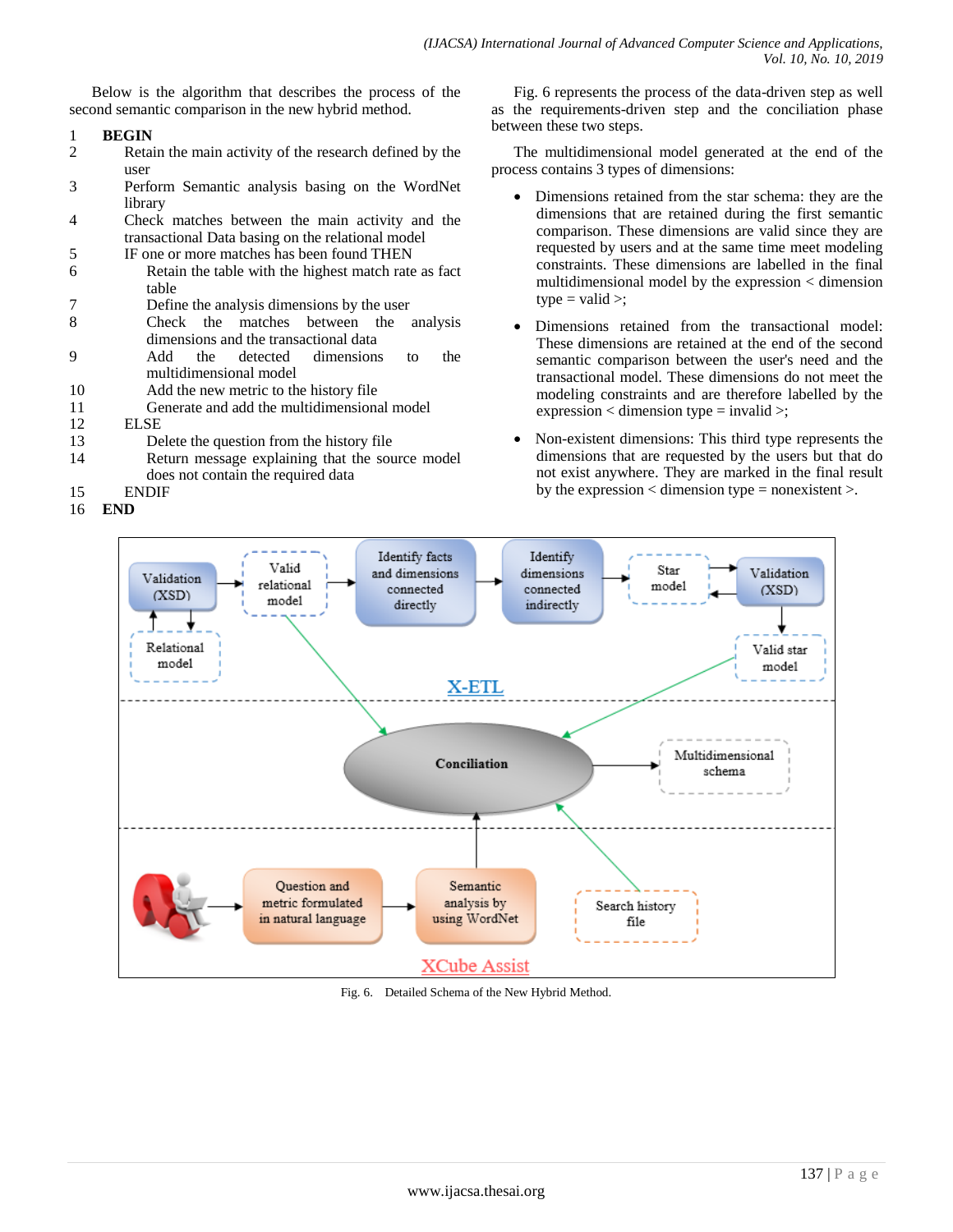### IV. EMPIRICAL CASE STUDY

In order to test and evaluate the HX-ETL method, the authors used the "sales" example shown in Fig. 7 and previously used in the X-ETL method and the XCube Assist method. The use of the same example will help to verify and show the improvements that will be made by the hybrid method compared to the other two methods.

The first step of the hybrid method will give rise to the results of the X-ETL method. They are the three star models shown in the Table II.



Fig. 7. Relational Model of the Sales Example.

TABLE. II. THE STAR MODELS GENERATED BY THE FIRST STEP OF THE HYBRID METHOD

|                   | <b>Fact tables</b> | Dimension tables                                                                                                               |
|-------------------|--------------------|--------------------------------------------------------------------------------------------------------------------------------|
| 1st star<br>model | SalesLines         | Articles – Customers – Suppliers – Sales –<br>$\text{Stores} - \text{Cities} - \text{Countries} - \text{Employees} -$<br>Time. |
| 2nd star<br>model | <b>Sales</b>       | Employees – Customers – Stores – Cities –<br>Countries – Time.                                                                 |
| 3rd star<br>model | PurchasesLines     | $Orders - Articles - Suppliers - Time.$                                                                                        |

In the second requirement-driven step, assuming that the user asks the following question: **Are our products sold enough?** Once the question is submitted, the system will perform a semantic analysis to look for possible matches with the reference questions stored in the history file. If a match is found it will be proposed to the user. Assuming now that the system does not detect any correspondence and retains the new question. In this case, the user will have to determine the metric that will be able to answer his question by first defining the strategic axis of his research. Assuming, for example, that the user defines the term "Sales" as a strategic axis. The program will perform a semantic analysis of this term and make a comparison with the fact tables of the star models generated at the end of the first step. In this example, the system will retain the "Sales" fact table since it has the highest match rate. Then, the system will extract the corresponding star model (2nd model) and propose all its dimensions to the user: Employees, Customers, Stores, Cities, Countries and Time. Assuming, for example, that the user selects all the proposed dimensions and requests two more dimensions: Products and Categories. In this case, the program will move on to the second semantic comparison with the transactional model, which will result in a single correspondence between Products and Articles. This last table will be proposed to the user who will have the choice to select it or not. At the end of the process, the multidimensional model shown in Fig. 8 will be generated as an XML file.



Fig. 8. Multidimensional Model Generated by the HX-ETL Method.